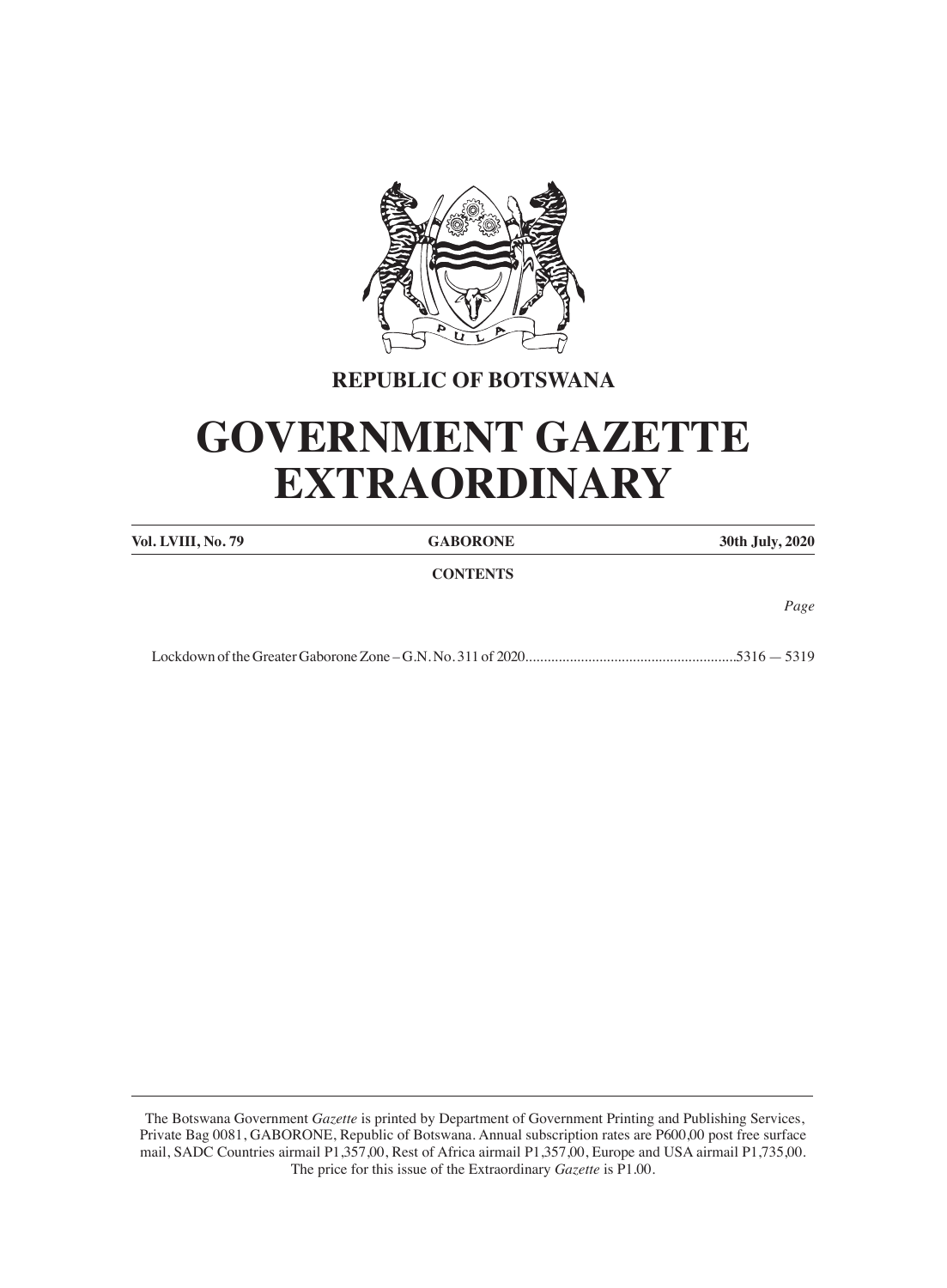*Government Notice No. 311 of 2020*

## EMERGENCY POWERS ACT (Cap. 22:04)

## EMERGENCY POWERS (COVID-19) REGULATIONS, 2020 (Cap. 22:04 (Sub. Leg.))

#### **Lockdown of the Greater Gaborone Zone**

NOTICE IS HEREBY GIVEN that His Excellency the President has declared a lockdown for the Greater Gaborone Zone as defined in the Schedule with effect from the 30th July, 2020 at midnight to the 13th August, 2020 at midnight.

On evidence submitted to His Excellency the President by the Director of Health Services, that the risks posed by COVID-19 have increased, in the Greater Gaborone Zone, a lockdown is hereby declared for the Greater Gaborone Zone in accordance with regulation 5 (1) and (4) of the Emergency Powers (COVID-19) Regulations, 2020.

For the avoidance of doubt, and notwithstanding the lifting of restrictions by Government Notices issued by the Director of Health Services, during this period of the lockdown the following regulations shall apply –

#### $(a) 6 -$

"During the period of a lockdown –

- (*a*) all businesses and offices may only continue their business operations by allowing their employees to work remotely from home except employees designated as essential service providers; and
- (*b*) all persons employed within the public service, parastatals and any other state owned entity, unless specifically designated as essential service providers, shall work remotely from home.";

(*b*) 7 –

(1) During the period of a lockdown every person shall remain confined to their home, inclusive of the yard space to avoid contact outside his or her household except –

- (*a*) to attend a meeting of Cabinet;
- (*b*) to attend a meeting of the National Assembly;
- $(c)$  to attend a meeting of a council;
- (*d*) to attend a meeting of the National Task Force on COVID-19;<br>(*e*) if the person is an essential service provider leaves his or her ho
- (*e*) if the person is an essential service provider leaves his or her home to provide and essential service; or
- (*f*) if the person, not being an essential service provider, leaves his or her home to access essential supplies as provided under subregulation  $(2)$ ,

and shall be required to fill out the Form in Schedule 1.

(2) Subject to subregulation (1) (*e*), a person may leave his or her home between the hours of 0800 hours and 2000 hours to access the following essential supplies at the nearest –

- (*a*) butchery;
- (*b*) funeral parlour;
- (*c*) general dealer;
- (*d*) bakery;
- (*e*) maintenance or hardware services;
- tuckshop;
- (g) health facility;<br>(h) medical aid ser
- (*h*) medical aid services;<br>(*i*) restaurant or takeawa
- (*i*) restaurant or takeaway;<br>(*j*) supermarket;
- (*j*) supermarket;<br>(*k*) fuel filling sta
- (*k*) fuel filling station;
- pharmacy or chemist;
- (*m*) agricultural shop;
- (*n*) designated place for the collection of social protection packages, (*o*) bank; or
- (*o*) bank; or
- (*p*) insurance company.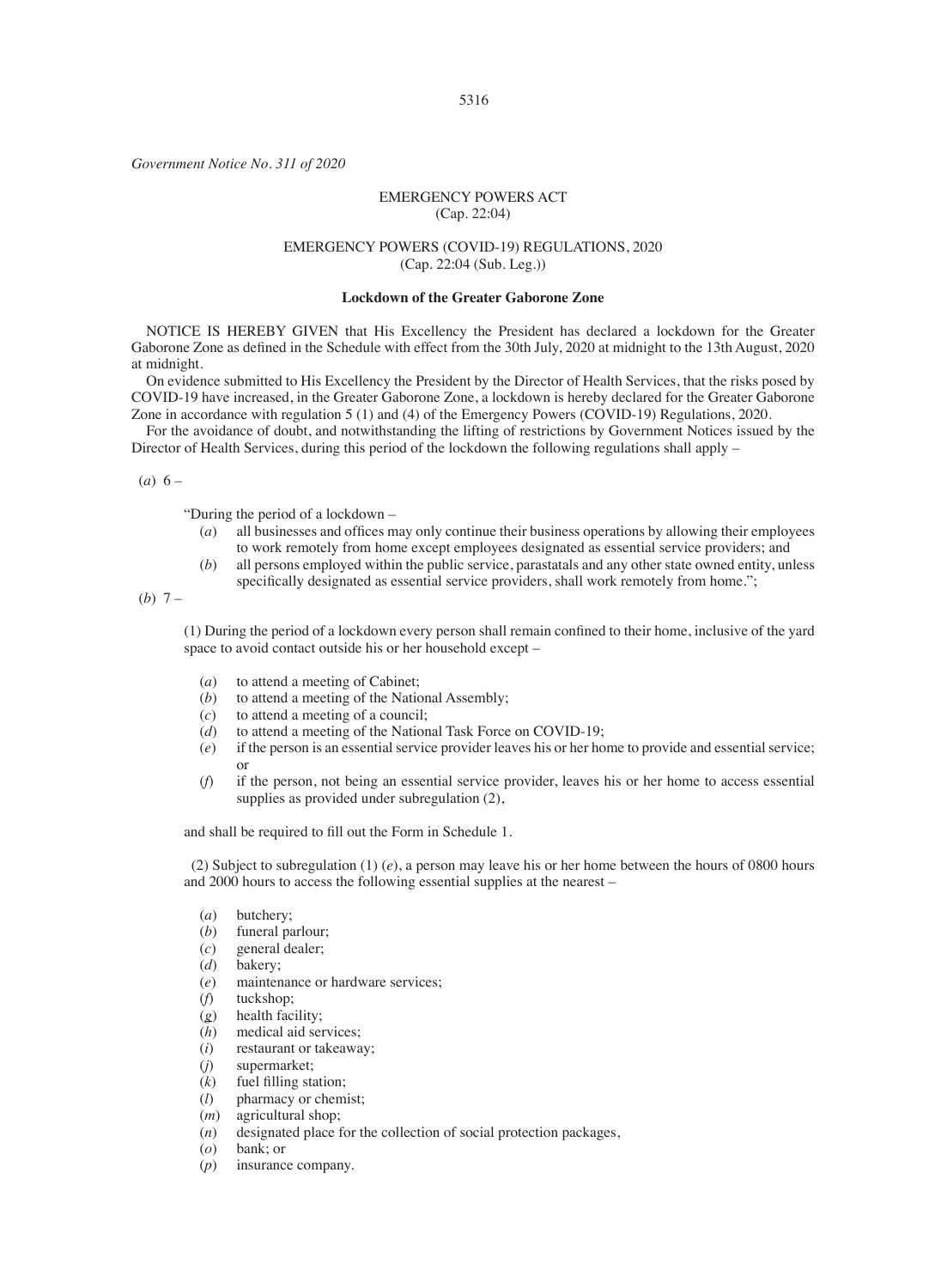(3) Notwithstanding subregulation (1), a person may leave his or her home between the hours of 0800 hours and 2000 hours to assist the elderly or the sick in accessing the facilities provided under subregulation (2) (*g*), (*h*), (*l*) and (*n*).

(4) For purposes of subregulation (2), a person means an individual from a household, except when rendering assistance under subregulation (3).

(5) A meeting of Cabinet, the National Assembly, a council and the National Taskforce on COVID-19 shall at all times adhere to the social distancing requirements issued by the Director of Health Services as published in the Government Gazette.

(6) A trader or supplier under subregulation (2) shall –  $(a)$  ensure that all customers and staff maintain physical

- (*a*) ensure that all customers and staff maintain physical social distancing requirements issued by the Director of Health Services;
- (*b*) determine the number of persons that may be permitted in the establishment at any one time;  $(c)$  place any distance markers that may be required to ensure that the social distancing requirem
- (*c*) place any distance markers that may be required to ensure that the social distancing requirements issued by the Director of Health Services are complied with."; and

"(8) A person who contravenes this regulation commits an offence and is liable to a fine not exceeding P5 000 or to imprisonment for a term not exceeding six months, or to both movement of persons during lockdown.";

(*c*) 8 –

"(1) For the purposes of preventing, controlling or containing the spread of COVID-19, the country is hereby divided into COVID zones as set out in Schedule 5.

(2) A person shall not undertake non-essential travel between COVID zones until further notice.";

(*d*) 9 –

"(1) A permit issued in terms of  $-$ 

- (*a*) section 5 (1) (*b*) of the Road Transport (Permits) Act for hire or reward to use a vehicle to convey any person by means of a motor vehicle;
- (*b*) section 6 (1) (*e*) of the Road Transport (Permits) Act to carry passengers and baggage for hire or reward or on own account;
- (*c*) section 10 (3) of the Road Transport (Permits) Act which is a short-term permit; (*d*) regulation 10 (*a*) of the Road Traffic Regulations for road worthiness; and
- (*d*) regulation 10 (*a*) of the Road Traffic Regulations for road worthiness; and (*e*) regulation 11 (1). (2) and (3) of the Road Traffic Regulations for conversion
- regulation 11 (1), (2) and (3) of the Road Traffic Regulations for conversion of foreign licence, is suspended until further notice.

(2) Notwithstanding the provisions of subregulation (1), during the lockdown the Minister responsible for transport shall issue temporary permits for the purposes of subregulation (3).

(3) The following persons shall be permitted to access public transport –  $(a)$  essential service providers: or

- (*a*) essential service providers; or<br>(*b*) persons accessing essential surface
- persons accessing essential supplies at regulation 7 (2).

(4) A person issued with a temporary permit under subregulation (2) shall –

- (*a*) wash their hands with clean water and soap or use hand sanitiser;
- (*b*) observe the social distancing requirements of being at least two metres apart from each other; and (*c*) comply with directions for the prevention of spread of COVID-19 issued by the Director of Health
- comply with directions for the prevention of spread of COVID-19 issued by the Director of Health Services as published in the Government Gazette.";

(*e*) 15 –

"(1) Notwithstanding the provisions of regulation 9 (1), the Minister shall issue temporary permits for the purposes of subregulation (2).

- (2) The following persons shall be permitted to access public transport –
- (*a*) essential service providers; and
- $\overrightarrow{(b)}$  persons accessing essential supplies at regulation 7 (2).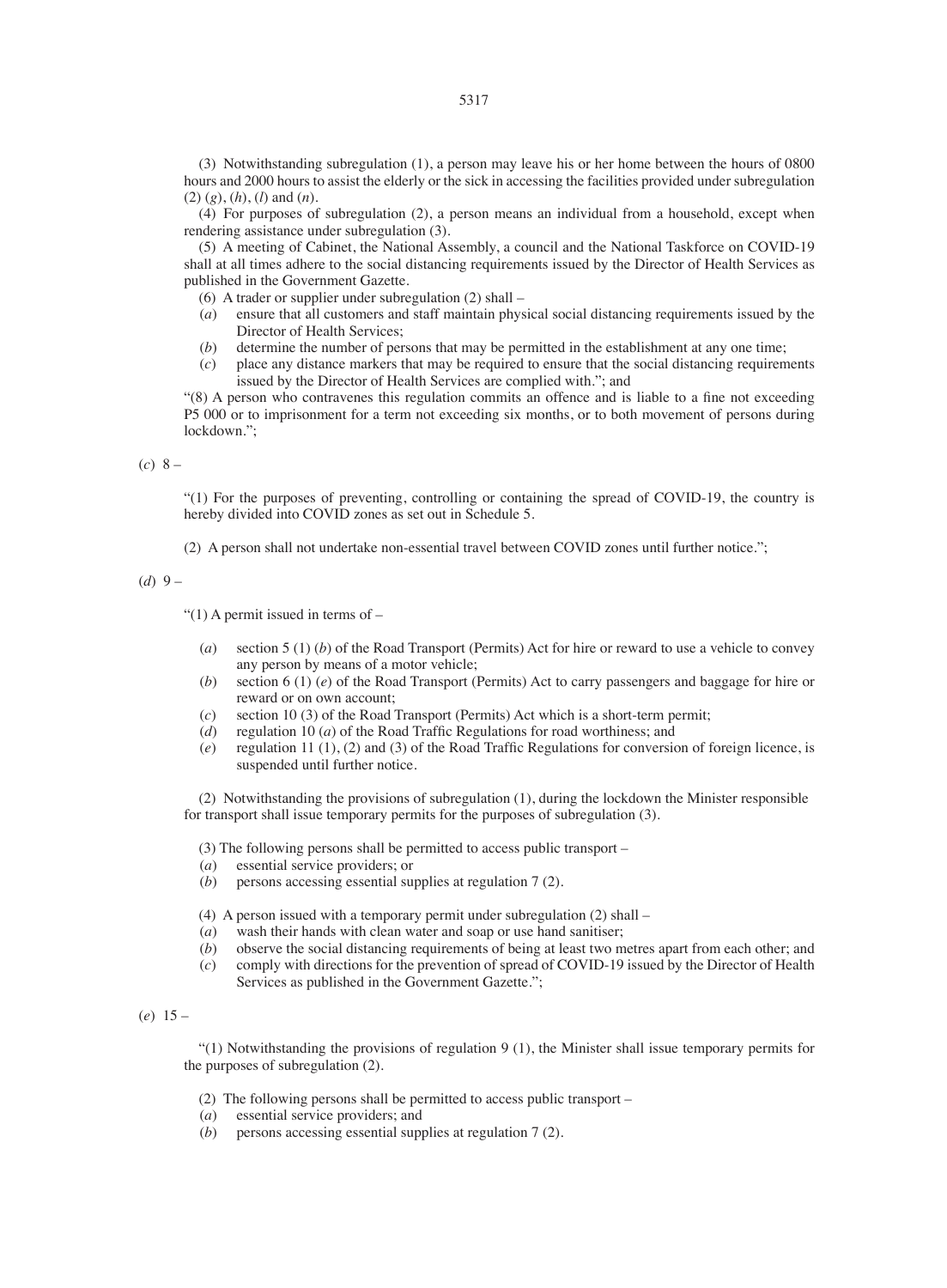- (3) A person issued with a temporary permit under subregulation (2) shall  $(a)$  regularly wash his hands with clean water and soan or use hand sanition
- (*a*) regularly wash his hands with clean water and soap or use hand sanitiser;<br>(*b*) observe the social distancing requirements of being at least two metres ap
- (*b*) observe the social distancing requirements of being at least two metres apart from each other; and (*c*) comply with directions for the prevention of spread of COVID-19 issued by the Director of Health
- (*c*) comply with directions for the prevention of spread of COVID-19 issued by the Director of Health Services as published in the Government Gazette, and shall ensure that passenger comply with this subregulation.

(4) Regulation 22 shall apply to any renewal of a licence or permit under the Road Traffic Act and the Road Transport (Permits) Act.

(5) A driving test provided under section 39 of the Road Traffic Act and regulation 13 of the Road Traffic Regulations, except a driving test carried out for the purpose of obtaining a driver's licence for a freight truck, is suspended until further notice." and

"(7) Regulation 126 of the Road Traffic Regulations which restricts the movement of certain vehicles at night shall not apply to freight trucks carrying essential services until further notice.".

 $(f)$  16 –

"(1) Until further notice, a gathering of more than two persons is hereby prohibited:

Provided that this regulation shall not apply to a meeting of Cabinet, a meeting of the National Assembly, a council meeting or a meeting of the National Taskforce on COVID-19.

- (2) All religious places of worship shall be closed until further notice.
- (3) Until further notice, the number of persons attending a funeral shall not exceed 50.
- (4) All persons at a funeral, irrespective of their number, shall –
- (*a*) be provided by the host with clean water and soap to wash their hands or with hand sanitiser;
- (*b*) observe the social distancing requirements of being at least two metres apart from each other; and (*c*) comply with directions for the prevention of spread of COVID-19 issued by the Director of Health
- (*c*) comply with directions for the prevention of spread of COVID-19 issued by the Director of Health Services as published in the Government Gazette.";

(*g*) 18 –

"Until further notice, a person other than a legal practitioner or medical practitioner shall not visit or be permitted to visit –

- (*a*) any place of quarantine or isolation station;
- (*b*) a patient in a hospital or facility, except a responsible adult in the case of a minor;  $(c)$  a detainee in a prison or police cell:
- (*c*) a detainee in a prison or police cell;<br>(*d*) any rehabilitation centre: and
- (*d*) any rehabilitation centre; and<br>(*e*) refugee camp or centre for ill
- refugee camp or centre for illegal immigrants.";

(*h*) 19 –

"Until further notice –

- (*a*) the following shall only operate as a take-away service for essential service providers between the hours of 0800 hours and 2000 hours –<br>(i) a restaurant and
	- a restaurant, and
	- (ii) a takeaway; and
- (*b*) the following shall operate between the hours of 0800 hours and 2000 hours (i) hutchery
	- butchery.
	- (ii) funeral parlour,
	- (iii) general dealer,
	- (iv) bakery,
	- (v) maintenance and hardware services,
	- (vi) tuckshop,
	- (vii) health facility,
	- (viii) medical aid services,
	- (ix) supermarket,
	- (x) fuel filling station,
	- (xi) pharmacy or chemist,
	- (xii) agricultural shop, or
	- (xiii) designated place for the collection of social protection packages.";